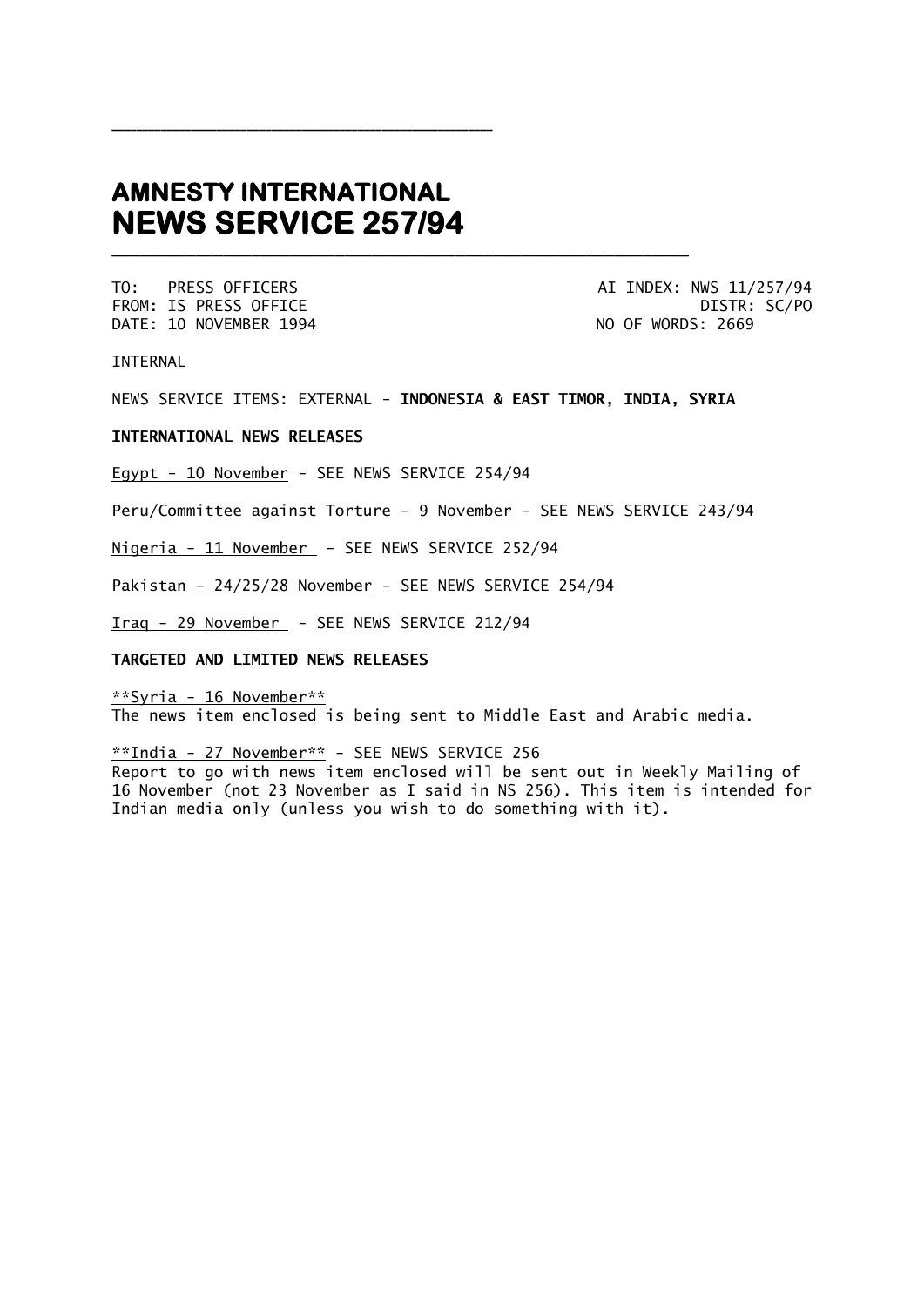News Service 257/94

AI INDEX: ASA 21/WU 23/94 12 NOVEMBER 1994

#### HUMAN RIGHTS VIOLATIONS CONTINUE THREE YEARS AFTER SANTA CRUZ MASSACRE

Three years after the Santa Cruz massacre in Dili, human rights violations have continued unabated in East Timor belying Indonesian government claims that the massacre was an aberration and that it has taken significant measures to improve the situation since 1991.

The violations form part of a broader pattern evident over many years in Indonesia and East Timor and Amnesty International is urging governments now gathering in Jakarta and Bogor for the Asia Pacific Economic Cooperation (APEC) summit, to raise long-standing human rights concerns in East Timor and Indonesia during the meetings.

Peaceful advocates of East Timor's independence continue to be at risk of torture and ill-treatment, arbitrary detention, unfair trial, and long-term imprisonment. Despite repeated government claims that access to the territory is unrestricted, East Timorese who speak with or pass information to foreign delegations are at risk; and the government continues to deny Amnesty International permission to visit.

While new violations continue, the government has failed to clarify the fate of most of the estimated 270 killed and 200 "disappeared" in the wake of the Santa Cruz massacre. With few exceptions, those responsible for past violations have not been brought to justice.

Hundreds of pro-independence activists have been detained for brief periods in the past year, and several have been formally charged for their peaceful political activities.

Jose Antonio Neves, a leading pro-independence activist and a student at a theological institute in Malang, East Java, was arrested on 19 May 1994. He is currently on trial for seeking East Timorese independence and for distributing information about human rights violations and political developments in East Timor abroad and is charged under Article 106 which carries a life sentence.

If convicted Jose Neves would be regarded as a prisoner of conscience and would join some 30 other East Timorese prisoners of conscience currently serving sentences up to life imprisonment.

The government has invited foreign journalists in Indonesia for APEC to travel to East Timor. However, East Timorese who speak with foreign journalists are vulnerable to official reprisals and sometimes become victims of human rights violations.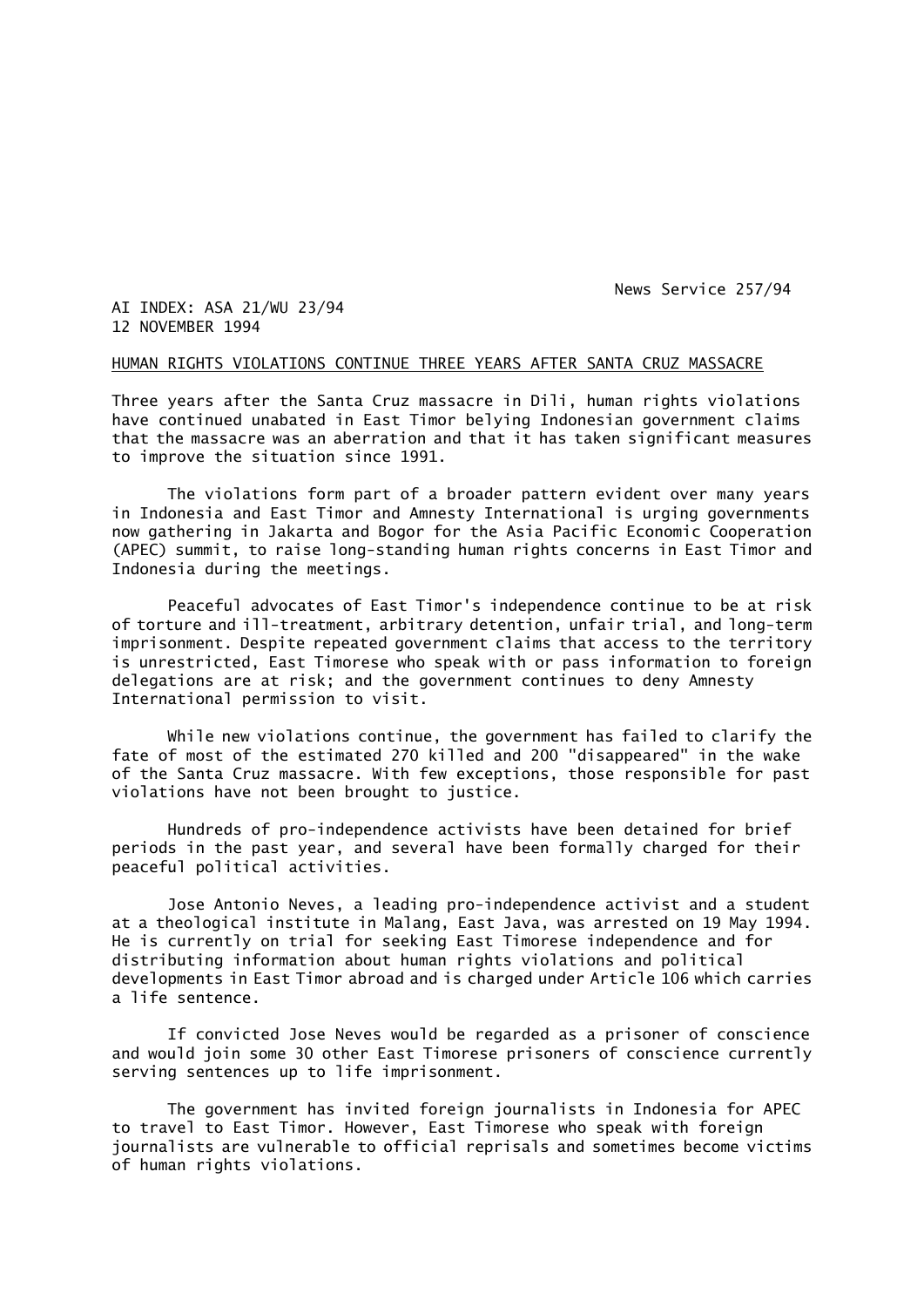Eleven young men who staged a small peaceful demonstration in Dili during a visit by foreign journalists in April 1994 were subsequently arrested. Six have now been tried and sentenced to terms of between 20 months and two years. Amnesty International considers all of those sentenced to be prisoners of conscience. Upon sentencing three of the six, a spokesman for the Dili court told the press that they were found guilty of "expressing anti-Indonesia sentiments in front of the public on April 14".

Faced with increasing international and domestic criticism of its human rights record, the Indonesian Government has claimed that it abides by the rule of law. However, the trial of the six peaceful demonstrators mentioned above did not conform to international fair trial standards or even to Indonesian law.

None of the six were accompanied by legal counsel, either during interrogation or during their trial. Defence lawyers have also expressed concern that they were not accorded proper facilities to appeal their sentences. Access to legal counsel and the right to appeal are guaranteed under Indonesia's Code of Criminal Procedure.

And while the judicial system continues to be used to imprison the government's peaceful opponents, those responsible for past human rights violations in East Timor have yet to be brought to justice.

In October, a military court sentenced two Indonesian soldiers, Privates Bakhrul Alum and Nurcahyo, to prison terms of 28 and 20 months respectively, for desecrating a Catholic Church in Dili on 28 June this year. However, military personnel who beat and arbitrarily detained demonstrators protesting on 14 July against the incident in the church, have yet to be held to account.

The Indonesian Government claims to have conducted a full investigation into the 14 July incident, but details of such an investigation have not been forthcoming. However, Amnesty International has been able to clarify the fate of some of those reportedly arrested and ill-treated.

It has confirmed that dozens of protestors were beaten and twenty two people were detained during the demonstration. Of the 15 people arrested on 14 July, all but one were believed to have been released without charge by 16 July. One of the demonstrators, Jaime Martins, remained in detention until 14 October but it is not known whether he has been charged. The fate of Mateus Afonso, reportedly arrested and publicly beaten by security forces on 23 July after admitting that he was one of the organisers of the 14 July demonstration, remains unclear. ENDS/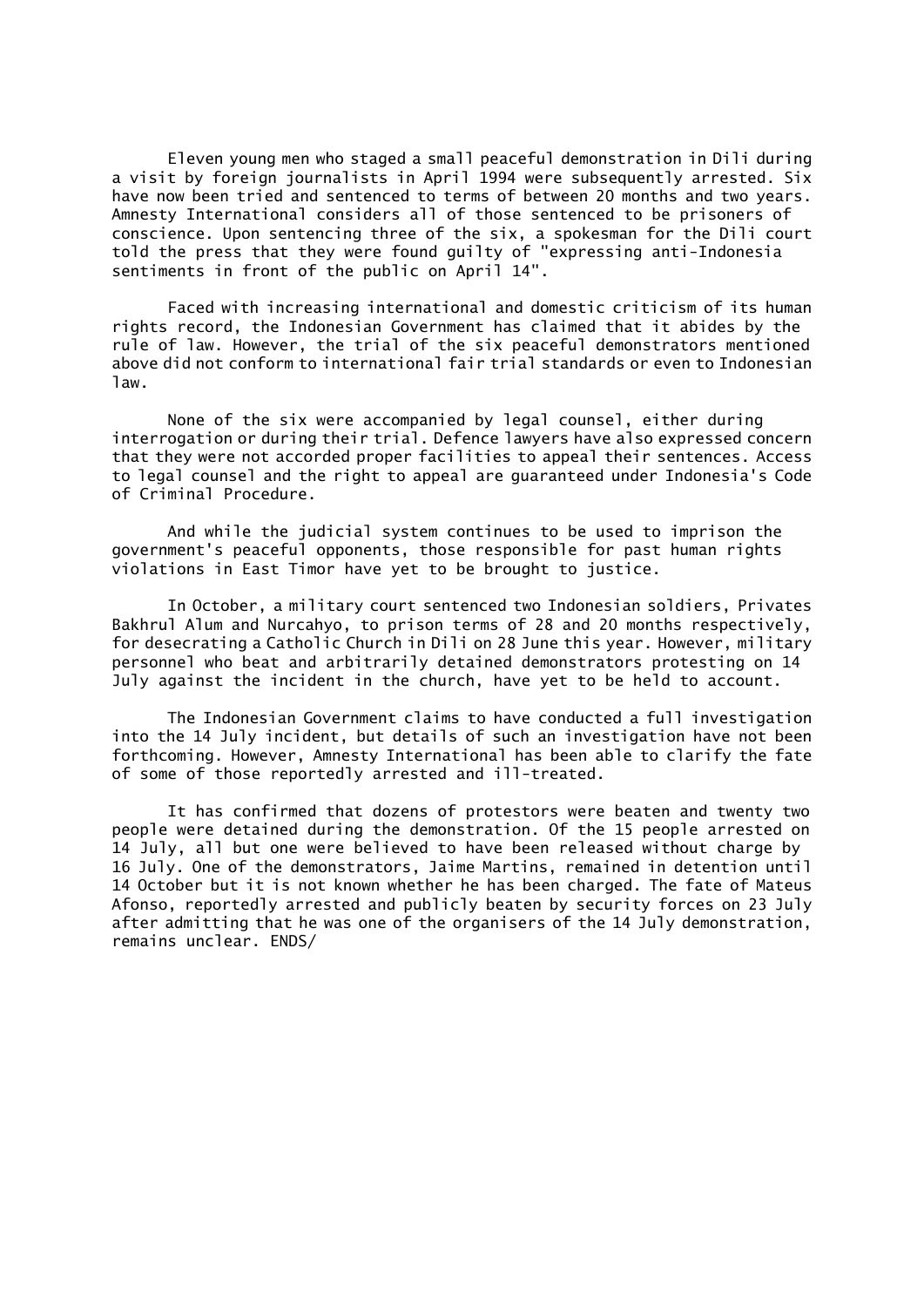News Service 257/94

AI INDEX: ASA 20/WU 15/94 EMBARGOED FOR 0001 HRS GMT 23 NOVEMBER 1994

#### INDIA: CALL FOR IMMEDIATE REFORM OF ANTI-TERRORIST LEGISLATION

The Indian Government should immediately review and reform the Terrorist and Disruptive Activities (Prevention) Act, (TADA), under which thousands of people have been arbitrarily detained, tortured or otherwise ill-treated, Amnesty International said in a report issued this month.

"The act falls far short of international human rights standards -- which India is bound to uphold -- depriving people of even the most basic human rights," the organization said.

"Wide powers to arrest and detain without trial under the vaguely-worded act have been grossly abused throughout India -- and this view is shared by the Minister of Home Affairs, other senior officials and numerous Indian nationals."

The many thousands of people detained under the Act have been held without basic legal safeguards: They may be detained without charge for up to 180 days, which can be extended to a year -- and are at serious risk of torture during this time.

Those who are charged face grossly unfair trials before special courts, which often take place in jail and they are liable to receive considerably higher penalties than if they had been convicted under ordinary criminal laws and can even be sentenced to death.

TADA, introduced in 1987, was initially intended to be used only in areas where armed political groups have resorted to what the government describes as terror tactics to intimidate the local population.

However, the anti-terrorist legislation is now used virtually all over India: 22 of India's 25 states and two of its Union Territories now use it and only a few could make a credible claim that they face a problem of organised political violence aimed at creating terror in society.

The Act defines "terrorist" and "disruptive activities" so vaguely that they encompass peaceful expression of political or other conscientiously held views and all too often peaceful activists or suspected common criminals are arrested as "terrorists".

When the Indian Government introduced TADA, it said that the legislation was temporary and that as "in all such special legislation in India, scrupulous care has been taken to protect the rights of the individual under the process of law." Furthermore, in August, India's Minister of State for Internal Security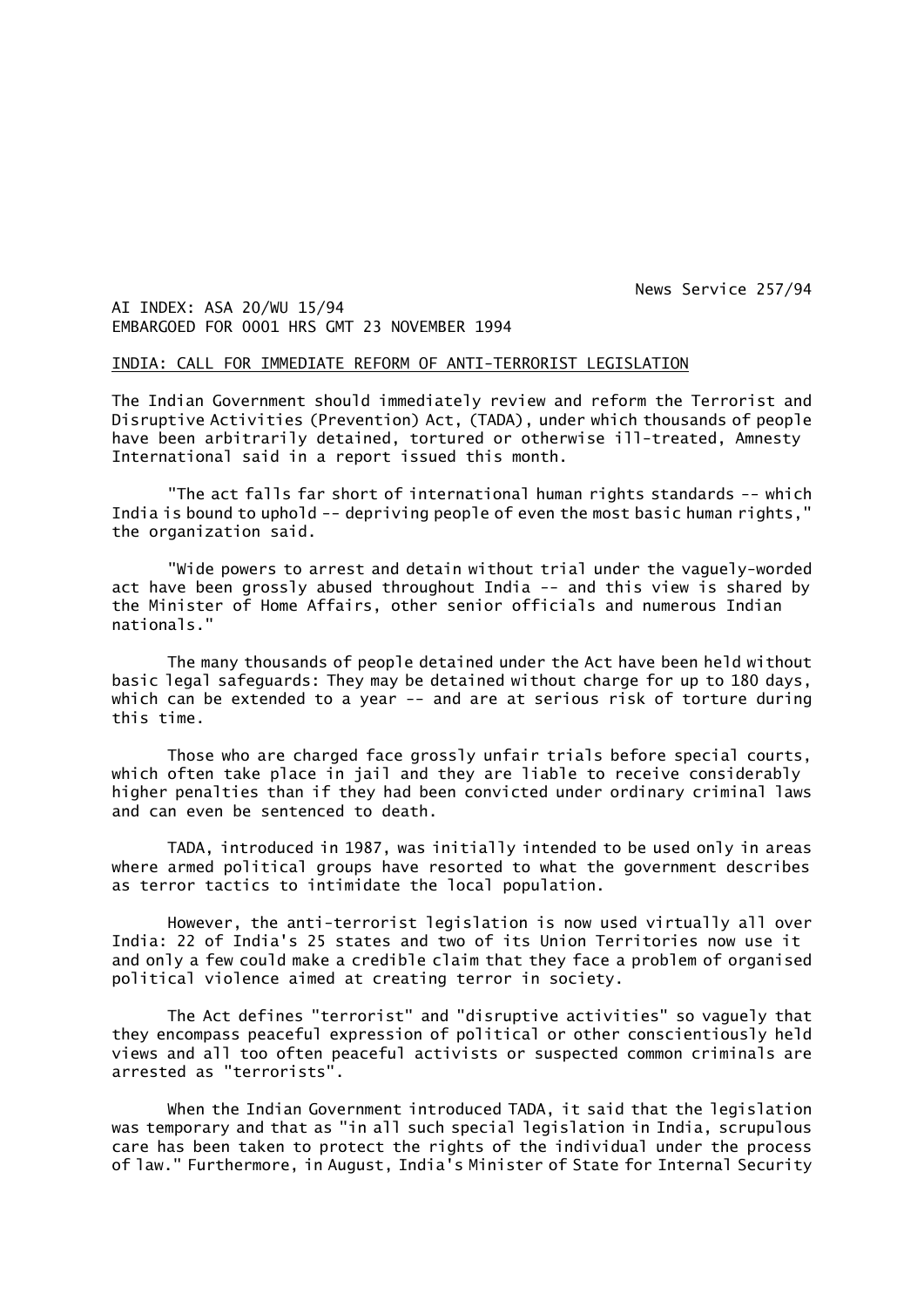said that the government was prepared to repeal the Act "if overzealous arrests and misuse of TADA continues by the states."

In Amnesty International's view, "scrupulous care" has not been taken and the Act urgently needs reform before more lives are ruined by its misuse.

Amnesty International is urging the Indian Government to order a prompt review of TADA to bring the Act in line with the rights guaranteed in the International Convention on Civil and Political Rights. Preferably independent committees should be established in the states where TADA is in force to review the Act's application and periodically scrutinize the need to continue to enforce the Act.

The human rights organization is also calling for the immediate release or fair trial of all prisoners who are held under TADA without evidence that they have committed violent acts. ENDS/ ---------------------------------------------------------------------------

For further information, please see Amnesty International Report: India: The Terrorist and Disruptive Activities (Prevention) Act: The lack of 'scrupulous care', AI Index: ASA 20/39/94.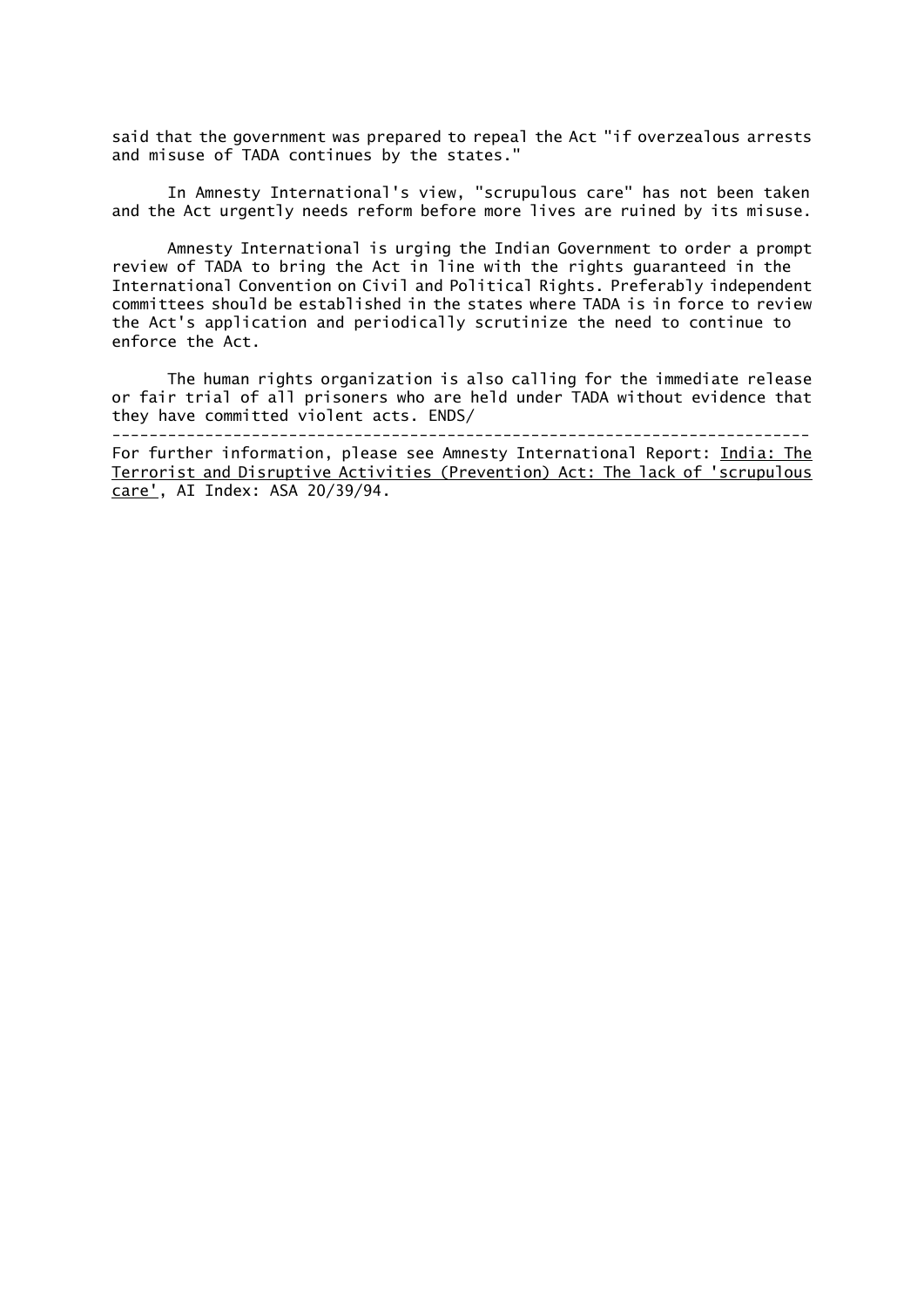News Service 257/94

# AI INDEX: MDE 24/WU 05/94 EMBARGOED FOR 16 NOVEMBER 1994

# SYRIA: AMNESTY INTERNATIONAL CALLS FOR URGENT STEPS TO REDRESS HUMAN RIGHTS VIOLATIONS

Following Amnesty International's first ever substantive talks with Syrian authorities covering all its human rights concerns, the organization is calling on the government to put in place a comprehensive program for ending violations in the country.

Since 1991, the government has taken some positive steps to release thousands of political prisoners and let international observers into some political trials.

Yet there has been little progress made on the spectrum of gross human rights violations in past decades or the review of cases of prisoners who have been jailed in some cases for over two decades.

The specific actions that Amnesty International is asking President Hafez al-Assad to take include:

- speeding up the release of those unfairly imprisoned
- investigating allegations of torture
- accounting for those who have "disappeared" or died in custody - introducing rigorous safeguards against human rights abuse

Amnesty International delegates who visited Syria from 20 to 25 October met with the Ministers of Interior, Justice and Health, as well as the Minister of State for Foreign Affairs, the President of the Supreme State Security Court (SSSC), and other senior judges.

During these meetings, Amnesty International raised the cases of more than a thousand people, representing a range of victims of human rights violations recorded by the organization over the last 25 years. They included political prisoners and prisoners of conscience who have been detained for years without charge or trial or are serving sentences imposed after unfair trials; prisoners detained beyond the expiry of their sentences; allegations of torture and deaths in custody; victims of "disappearance" and the use of the death penalty; and detained asylum seekers.

To bring to an end such a pattern of human rights violations, Amnesty International has urged the government to introduce rigorous safeguards and mechanisms of remedy and prevention. Specifically, the organization has called on the government to ensure that arrested persons are promptly brought before a judicial authority and given prompt and regular access to lawyers, family and doctors; that they are given fair and prompt trial or released; and that allegations of torture, "disappearance" and deaths in custody are thoroughly and impartially investigated as a matter of routine.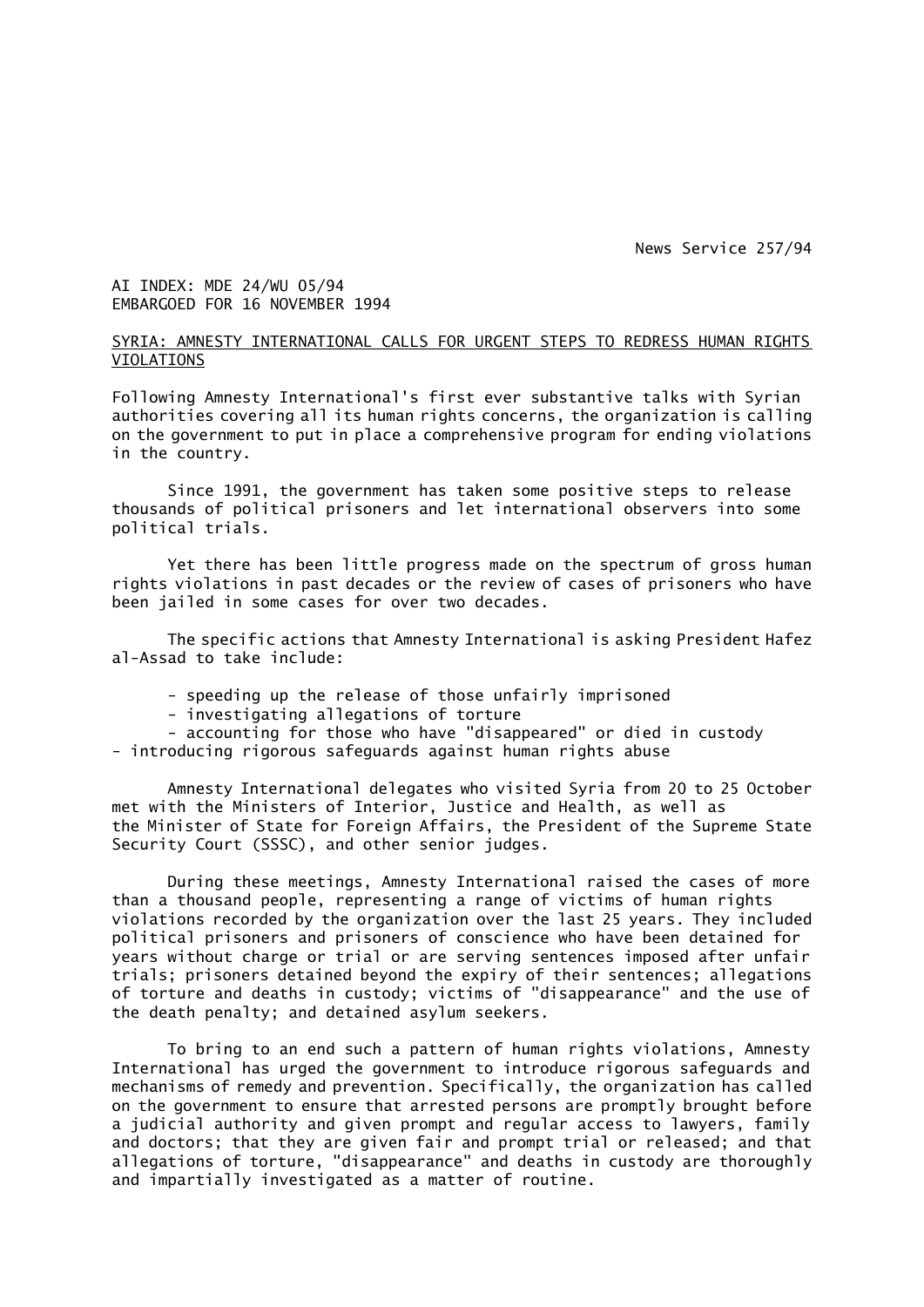Officials gave an undertaking to look into the dossier submitted by Amnesty International and respond to the issues and cases raised by the organization.

## **Amnesty International key human rights concerns in Syria**

## **Long-term prisoners**

Long term prisoners include people held in connection with unauthorized political parties. Riad al-Turk, a 63-year-old lawyer, has been permitted one visit by his wife and daughter during his 14-year incommunicado detention. Accused of being connected to the Communist Party Political Bureau, he remains in detention without charge or trial. His wife is reported to be banned from travel outside Syria to seek medical treatment or visit her daughter who lives abroad.

Three former government and Ba'th Party officials, Fawzi Rida, Muhammad 'Id 'Ashawi and 'Abd al-Hamid Miqdad, have been in detention without charge or trial for nearly 25 years. They are all said to be in very poor health. Also reported to be in very poor health are Aktham Nu'aysa, a lawyer, and Faraj Ahmad Birqdar, a poet, who are respectively serving nine and 15 year sentences imposed by the SSSC during trials in which they were denied the right of appeal as this court's decisions are final.

Among others detained are scores of doctors arrested in the early 1980s and since held in almost total secrecy. Dr Muhammad Ahmad al-Sha'ar was arrested in 1982 in Damascus and his whereabouts have not been made known.

Hundreds of Palestinians and Lebanese arrested in Lebanon or in Syria are believed to be still held, mostly without charge or trial and without access to the outside world. A typical example of this category of human rights violations is that of Samih 'Abd al-Rahman Muneymana, a Lebanese businessman, who is believed to have been held in incommunicado detention for over 18 years without ever seeing his family. He was reportedly abducted from West Beirut in June 1976, apparently on suspicion of having links with the pro-Iraq wing of the Ba'th Party in Lebanon. His whereabouts remained unknown to his family until April 1992, when a former detainee apparently informed them that he was imprisoned in Damascus.

## **Prisoners held after serving their sentences**

Other prisoners are held beyond the expiry of their sentences, without further charges. Some have been held for up to 10 years after they should have been released, such as four military staff accused in 1971 of state security offenses. After serving 15-year sentences each, the men remain imprisoned as a *de facto* double punishment for the same offence.

## **Torture and deaths in custody**

During its meetings with the Syrian authorities, Amnesty International's delegation urged investigations into the cases of torture and death in custody, which have become common occurrences in Syrian jails and detention centres. Torture methods used to extract information and punish prisoners include beatings, hanging the victim from a tyre and beating him or her with cables or sticks, and the "German Chair", which bends backwards to asphyxiate the victim and, in some cases, fracture the spine.